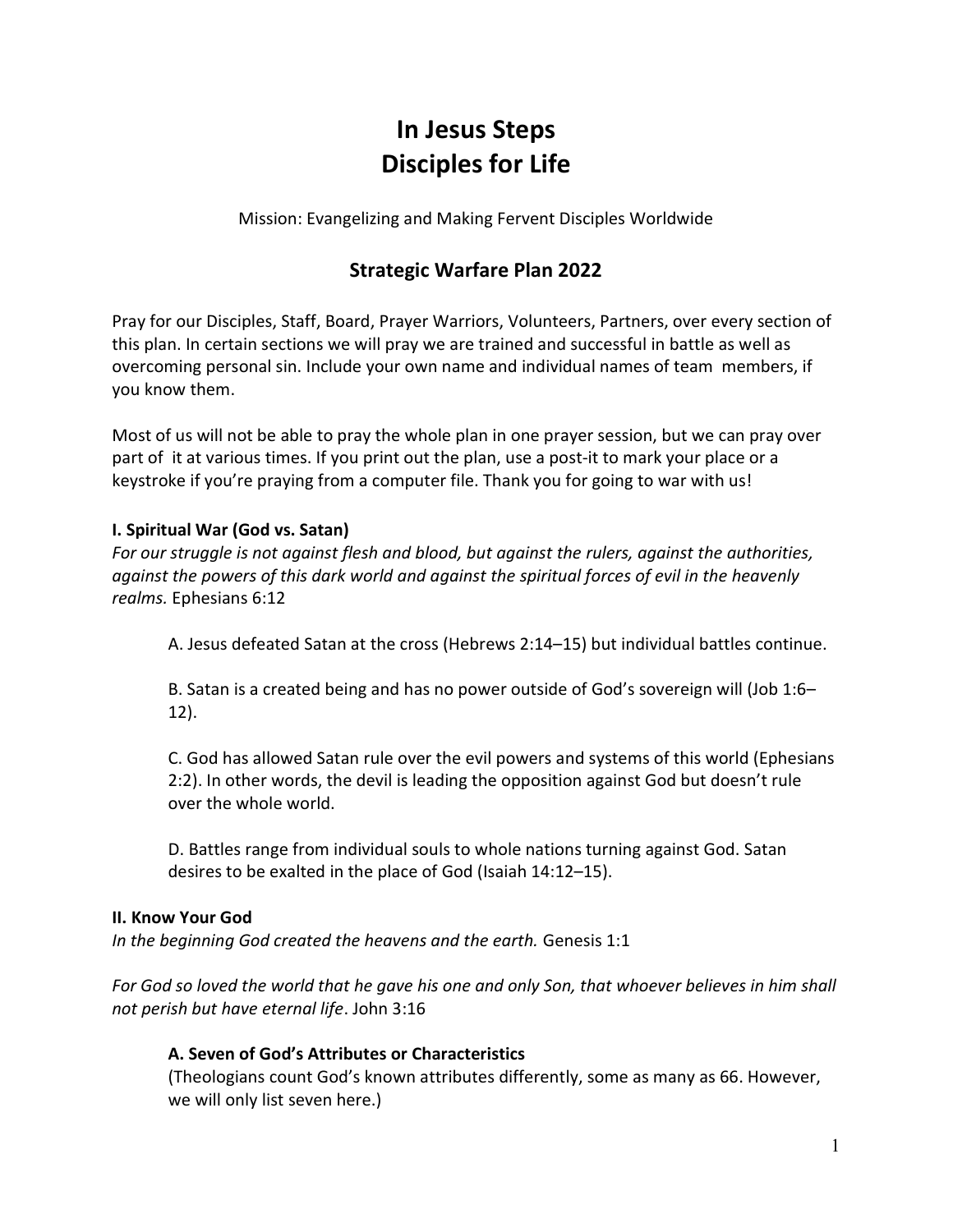**1. God is good.** Pray: God, make us know that You are good, no matter what is happening in our lives, in other people's lives or in this world. Thank You. Amen. You are good, and what you do is good; teach me your decrees. Psalm 119:68

2. God is mercy. Pray: God, make us understand that you have compassion and mercy on all You have made. Thank You. Amen. God has deep sympathy and sorrow for people in pain and hardship. He desires to ease our troubles and move on our behalf. He works through our suffering to make us more like Jesus. Be merciful, just as your Father is merciful. Luke 6:36

3. God is love. Pray: God, make us see that You are the source of love and the starting point in talking about love. Help us to understand that You created the world in love. Dear friends, let us love one another, for love comes from God. Everyone who loves has been born of God and knows God. 1 John 4:7

4. God is sovereign. Pray: God, You rule and use Your power in union with all of Your other attributes. Therefore, You govern the universe in love, goodness and mercy. Help us to embrace Your holy sovereignty in our lives. Amen. "Ah, Sovereign LORD, you have made the heavens and the earth by your great power and outstretched arm. Nothing is too hard for you." Jeremiah 32:17

5. God is holy. Pray: God, You are set apart, pure and sacred. No one can see You in all Your glory and live (Exodus 33:20). Make us embrace Your holiness and be holy as You are holy. Amen. Glory in his holy name; let the hearts of those who seek the LORD rejoice.  $^{11}$ Look to the LORD and his strength; seek his face always. 1 Chronicles 16:10–11

6. God is jealous. Pray: God, it is right that You seek to protect Your own glory and honor. You also protect Your people who serve You. We are in a love covenant with You, likened to marriage, and You are zealous to keep it sacred. Make us faithful to You and save us from anyone or anything that would seek to steal our commitment and affections from You. Amen. For the LORD your God is a consuming fire, a jealous God. Deuteronomy 4:24

7. God is beauty. Pray: God, You are good, beautiful, delightful and everything that is desirable resides in You. How we long to meet You face to face! Until then, reveal Your beauty to us and shine Your light through us. Amen. One thing I ask from the LORD, this only do I seek: that I may dwell in the house of the LORD all the days of my life, to gaze on the beauty of the LORD and to seek him in his temple. Psalm 27:4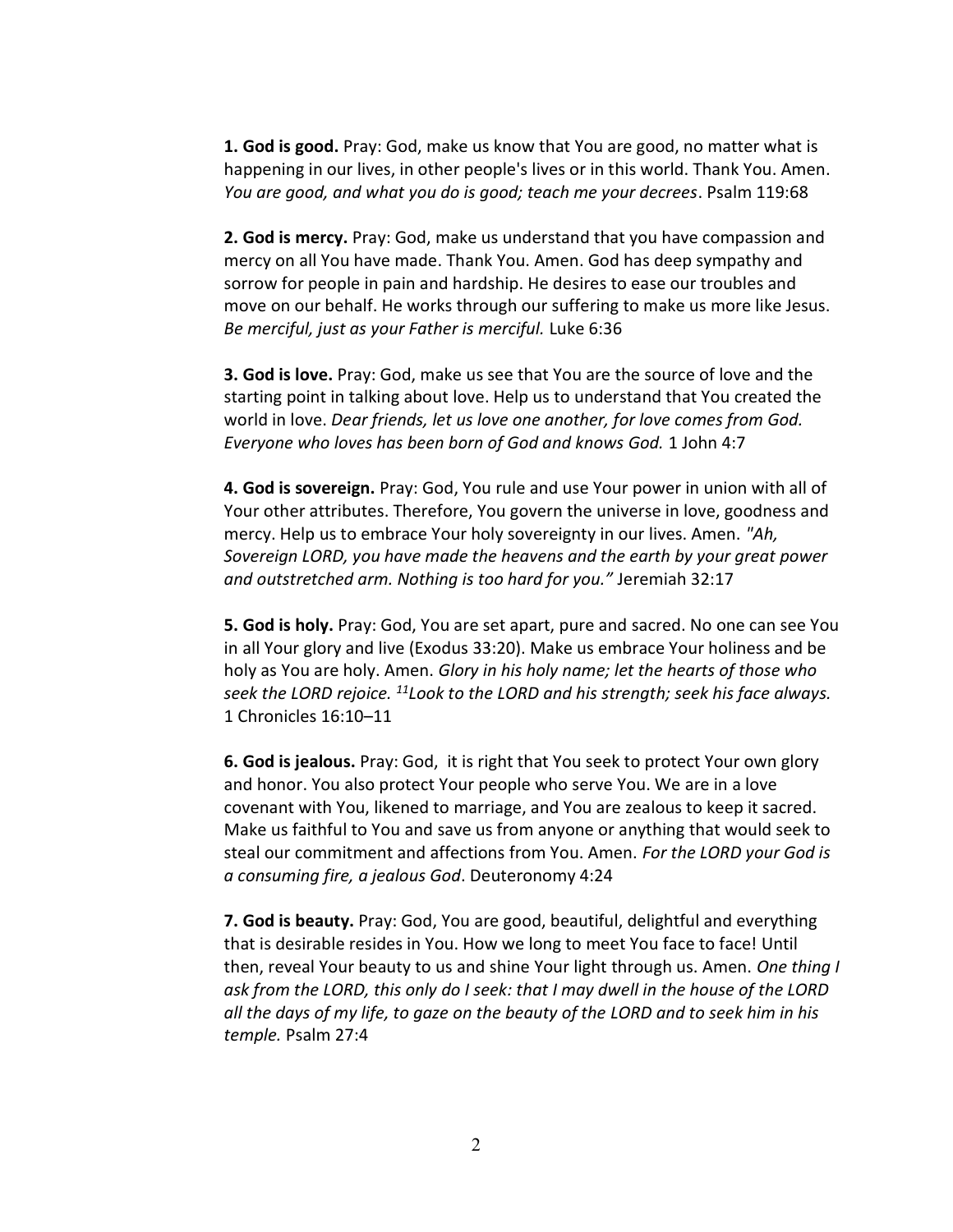#### B. The Battle is the LORD's

1. Keep our eyes on God. Do not be afraid or discouraged because the battle is not ours, but God's. Our God, will you not judge them? For we have no power to face this vast army that is attacking us. We do not know what to do, but our eyes are on you. 2 Chronicles 20:12

2. Face the enemy firmly, with a solid front. You will not have to fight this battle. Take up your positions; stand firm and see the deliverance the LORD will give you, Judah and Jerusalem. Do not be afraid; do not be discouraged. Go out to face them tomorrow, and the LORD will be with you. 2 Chronicles 20:17

**3. Fear not.** Pray we never fear our enemies but trust God to protect and preserve us (Exodus14:13–14; Numbers 14:9; Joshua 1:9; 10:8). We pray also that You always vindicate us from our enemies. Thank You

4. Thank God for our victory in Christ and pray we always give ourselves fully to the Lord. But thanks be to God! He gives us the victory through our Lord Jesus Christ. <sup>58</sup> Therefore, my dear brothers and sisters, stand firm. Let nothing move you. Always give yourselves fully to the work of the Lord, because you know that your labor in the Lord is not in vain. 1 Corinthians 15:57–58

5. Expect and accept peace in battle. I have told you these things, so that in me you may have peace. In this world you will have trouble. But take heart! I have overcome the world. John 16:33

6. Jesus gives us authority over our enemy. The seventy-two returned with joy and said, "Lord, even the demons submit to us in your name." <sup>18</sup>He replied, "I saw Satan fall like lightning from heaven.  $^{19}$ I have given you authority to trample on snakes and scorpions and to overcome all the power of the enemy; nothing will harm you." Luke 10:17–19

7. No condemnation in Christ. Pray we are suited up for battle (Ephesians 6:10– 19) and we are secure in God's approval and forgiveness. Therefore, there is now no condemnation for those who are in Christ Jesus,  $^2$  because through Christ Jesus the law of the Spirit who gives life has set you free from the law of sin and death. Romans 8:1–2

## III. Know Your Weapons

For though we live in the world, we do not wage war as the world does.  $4$ The weapons we fight with are not the weapons of the world. On the contrary, they have divine power to demolish strongholds. 2 Corinthians 10:3–4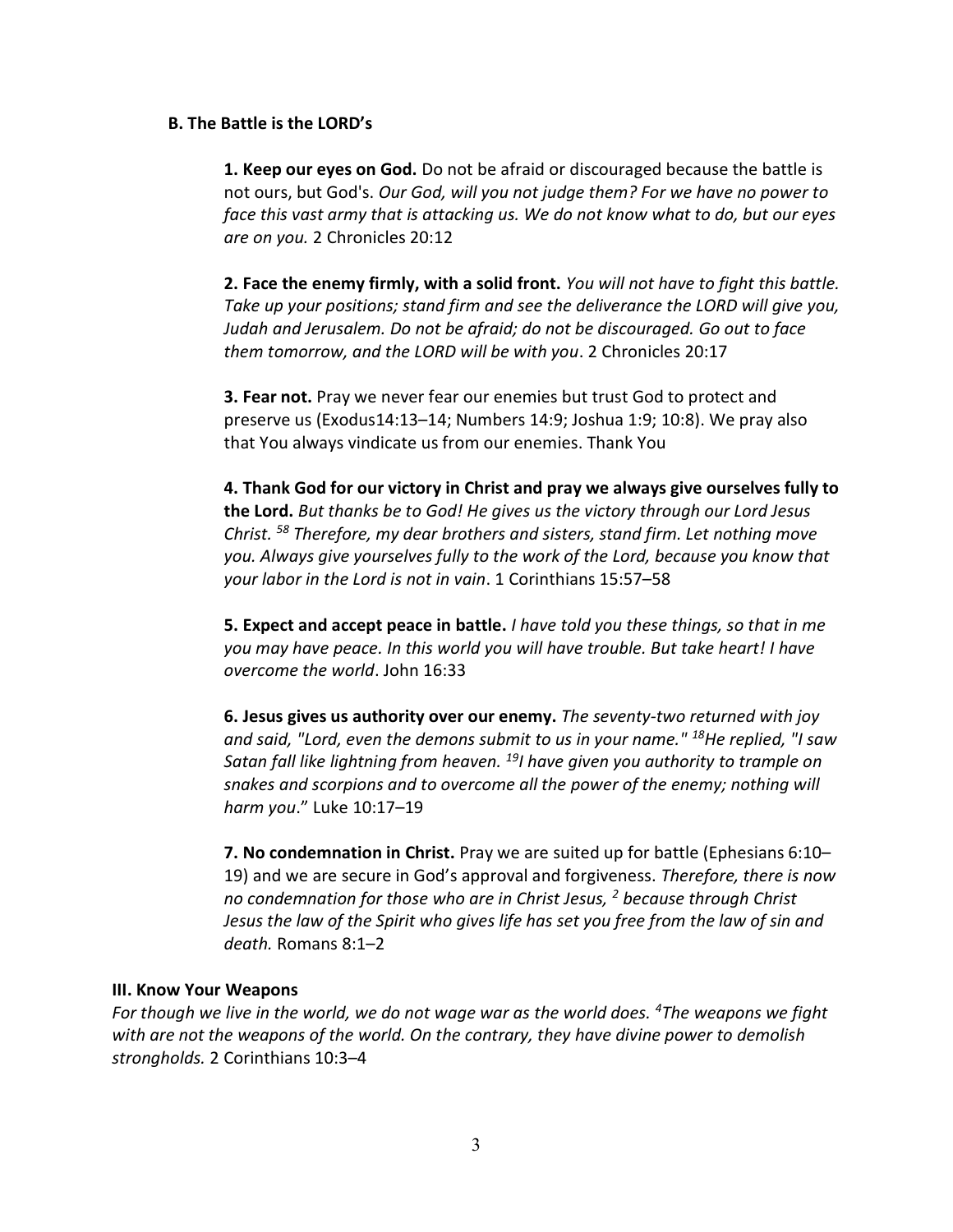#### A. Seven Spiritual Warfare Weapons for Entering Battle

(Offensive: An attacking military campaign)

1. Be filled with the Holy Spirit. The Holy Spirit resides in us and empowers us to enter the battle with truth, wisdom and strength (John 14:16–20; Acts 1:8; Ephesians 5:18). The Holy Spirit keeps us in contact with God, our Supreme Commander, glorifies and confirms Christ, teaches us how to pray, intercedes for us, and reminds us of Jesus' teaching (Zechariah 4:6; 1 Corinthians 2:11; John 16:12–14; Romans 8:26; John 14:26).

2. Use the Word of God. The sword of the Spirit is the word of God (Ephesians 6:17) and it's alive and active, sharper than any double-edged sword (Hebrews 4:12). Jesus showed us by example how to use the word of God against Satan when He was in the wilderness for 40 days (Luke 4:1–13). Know the Word, proclaiming and confirming its truth in battle. The truth is—the Lord is faithful, and He will strengthen you and protect you from the evil one. 2 Thessalonians 3:3

3. Pray in the Spirit for God's will. We should seek God in all matters and at all times. God is our Commander-in-Chief and has the battle plans which include who we should be praying with and for. The Holy Spirit leads us in our prayers so they are wise, effective and laser focused. The Holy Spirit will certainly lead us to pray for other Christians (Ephesians 6:18). In addition, God's will is for everyone to be saved and understand the truth that there is one God and one mediator, Jesus Christ (1Timothy 2:4–6). Therefore, we need to pray for Christians to be sanctified and strengthened in their faith and for the lost to be rescued from Satan's grip by demolishing his strongholds.

4. Praise and worship God. God is not only worthy of our praise, but our worship reveals our devotion and commitment to Him. He is above all. God comes near and the enemy flees (Psalm 22:3; 2 Chronicles 20:22–13; Acts 16:25–26). Praise and worship are based in faith and confidence in God. This pleases God and invites His manifest presence.

5. Call on the name of Jesus and rely on His blood. Satan stands condemned by Jesus' effectual work on the cross (John 16:8–11). Life is in the blood; Jesus shed His blood on the cross to buy us back from the devil's power. Jesus is Lord of all to the glory of the Father (Philippians 2:9–11) and there is no other name by which people are saved (Acts 4:12). Jesus will do whatever we ask in His name if we are obedient and our requests glorify God in His will (John 14:13–15); 1 John 5:14). Evil spirits must flee (Mark 16:17) and healing takes place (Acts 3:6). We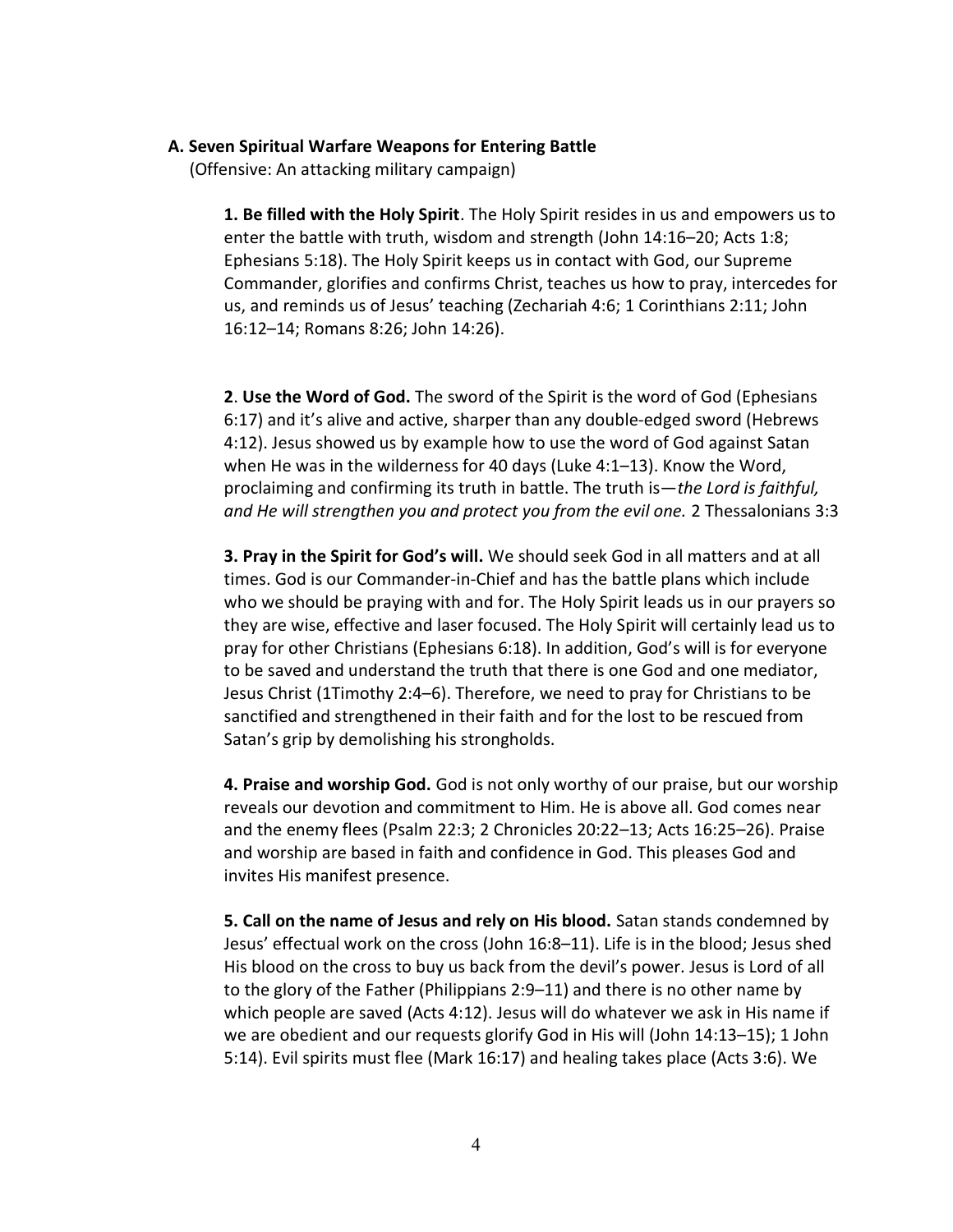overcome Satan because of the blood of the Lamb and especially when we share this truth and give our own personal testimony (Revelation 12:11). Simply, we have victory through our Lord Jesus Christ (1 Corinthians 15:57)

6. Thanking God in all circumstances. Thanking God, like praise, is based on our faith and confidence in Him (I Thessalonians 5:18). We honor God when we trust His perfect will and do not grumble or whine; plus our labor will not be in vain (Philippians 2:14–16). When we engage in sinful complaining, worry, and anxiety, we give Satan a foothold in our lives. Give thanks to the LORD, for he is good; his love endures forever. 1 Chronicles 16:34

7. Submit to God and resist the devil (James 4:7–8). We must subject or place ourselves under the control of God. In other words, we voluntarily obey God. Then we resist, stand firm and refuse to yield to the devil and his temptations.

#### IV. Know Your Enemy

A. Satan is real. He is a fallen angel with various names: Lucifer, devil, adversary, tempter, evil one, dragon, tempter, angel of light, Beelzebub and others. His heart became proud and he wanted to be God rather than serve God (Isaiah 14:12–14). He continues to oppose God and try to exalt himself over everything and everyone who is of God (2 Thessalonians 2:3–7).

B. Satan and his evil spiritual forces are liars and accusers (John 8.44; Zechariah 3:1–2). They are cunning (manipulative, deceitful) in trying to lead our hearts and minds astray (2 Corinthians 11:3; Acts 5:3). Satan and his followers are sinners (1 John 3:8).

C. He comes to steal and destroy (John 10:10). He has blinded the minds of those who don't believe in Christ (2 Corinthians 4:4). Satan and his evil spiritual forces are stumbling blocks to God's purposes (Matthew 16:23). They are actively looking for someone to devour (1 Peter 5:8–9).

D. While Satan and his evil spiritual forces are more powerful than human beings, they are no match for God. They have no power outside what our Sovereign God allows (Job 1:12). Plus, Jesus who is in us is greater than Satan and his followers (1 John 4:4). Be aware also that God may use a messenger of Satan to keep us from being prideful or conceited (2 Corinthians 12:7–9) or to test our hearts (Revelations 2:10).

E. Demons can enter nonbelievers and influence everyone for evil intent (Luke 22:1–6). There is no record in the Bible of a demon entering a true believer.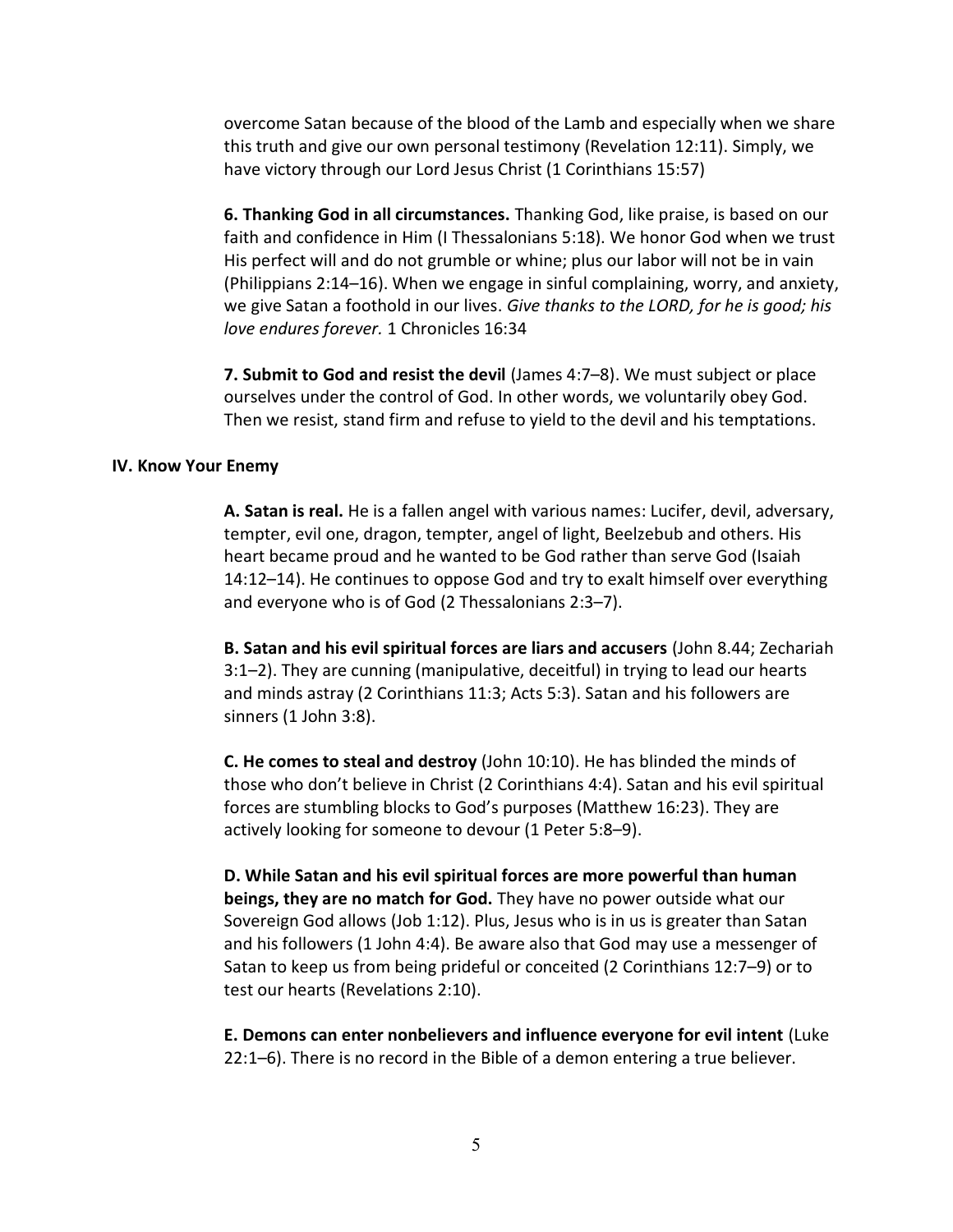## F. Unforgiveness helps the devil in his schemes (2 Corinthians 2:5–11).

G. Satan and all his evil armies will be destroyed in the end (Revelation 20:7–9). Jesus came to destroy the devil's work and He succeeded (1 John 3:8).

## V. Prayers for In Jesus' Steps and the Disciples in this Battle

How does the devil and his forces take us out? He attacks our human or sinful nature by tempting us to sin. He entices us to seek happiness and satisfaction in someone or something other than God. Satan destroyed himself (ultimate fate) through his sin of pride (Ezekiel 28:17). He thought he would be happier if were equal or above God.

Pride is one of the seven deadly sins and the root of many others. In the late sixth century, Gregory the Great, influenced by Proverbs 6:16–19 and other texts, listed these seven sins as pride, lust, gluttony, greed, laziness, anger (wrath), and envy.

The remedy for all sin is Jesus Christ and His death on the cross. With the prayers that follow we acknowledge that His blood saves us and God's grace and Spirit enables us to be more than conquerors in overcoming sin and temptation (Romans 8:37).

## A. Pray Against the Seven Deadly Sins

1. Pride is a feeling and deep pleasure or satisfaction derived from one's own achievement instead of recognizing God and His grace (Proverbs 16:18).

a. Pray for humility and total dependence on God. We think less of ourselves and more of others. Love God foremost and our neighbor as ourselves.

b. Pray God's divine will and purposes are always a priority.

c. Fix our eyes on Jesus and crucify (kill) the sin of pride.

d. Always recognize all fruit, gifts (money, disciple-making, salvations, good works or any resources), promotions, salary increases or other perks are gifts from God and not our own work and abilities. We deserve nothing, but are grateful for whatever and however the Lord provides. Not to us O Lord, but to Your name be the glory. Psalm 115:1

2. Lust is a craving or strong sexual desire for pleasures of the body. Jesus told us that if we lust in our hearts, we have already committed sin (Matthew 5:28).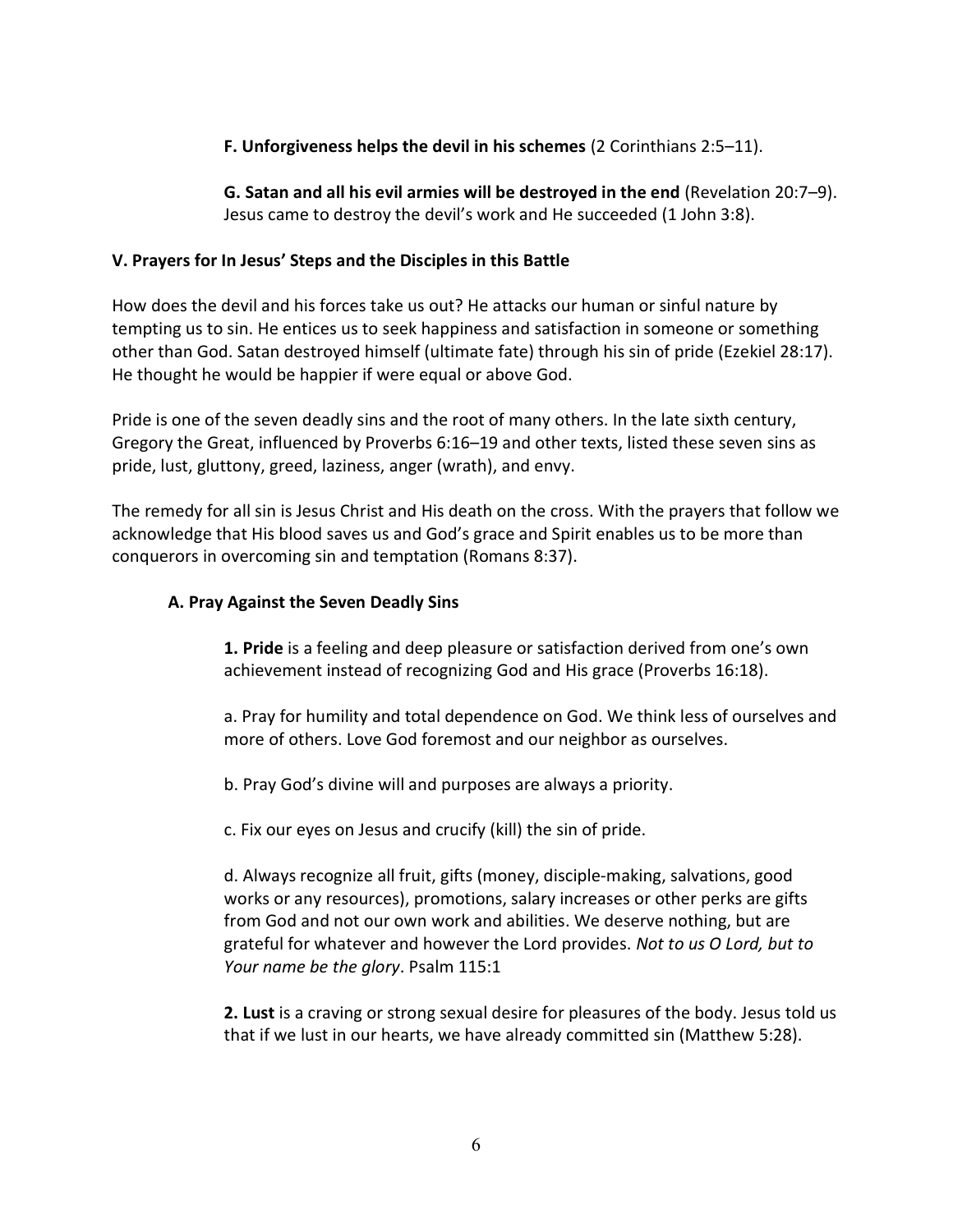a. Pray for pure minds and hearts. Pray all thoughts honor God and any evil desires would be cast down immediately. Pray we do not indulge in sinful thoughts for even one second.

b. Pray all sexual desires would be for spouses alone. Also pray married couples would not deny spouses conjugal rights. This may give Satan a foothold for lust and sexual temptations (1 Corinthians 7:5). If single, God would keep hearts and actions pure until married. If God desires a single lifestyle, the person would be celibate and not be tormented by impure thoughts. God would provide just the right Christian spouses to those who are single and to those He wills to marry.

c. Pray no one desires another's spouse, or a married person desires someone who is single. Also pray that no one desires someone of the same sex whether married or single.

d. Pray we thirst after God rather than carnal satisfaction. Happiness and pleasure come from worshipping and serving God alone.

**3. Gluttony** is excess eating and drinking. Gluttony is also idolatry because it puts the desire of food and drink over God and thus leads to self-love and selfcomfort (Philippians 3:19).

a. Pray for healthy eating and drinking habits. We don't indulge in excess food or drink. We eat what's necessary to maintain strong and vigorous bodies.

b. Pray we don't put food or drink above our desire for God. Any kind of drink (alcohol, drug) or food addictions, whether it's sugar or salt intake, would be broken and placed under the Lordship of Jesus Christ.

c. Pray for self-control at breakfast, lunch, dinner and in-between snacks.

d. Pray for emotional healing. If necessary, we seek God's leading for anointed Christian counseling and therapy. Pray we don't use food to escape pain or life but seek the great Physician for our cure and right balance.

**4. Greed** is an excessive and selfish desire for material wealth or power (Luke 12:15).

a. Pray we aren't focused on accumulating wealth and that God protects our hearts from greed. We have no desire for material things other than what is necessary.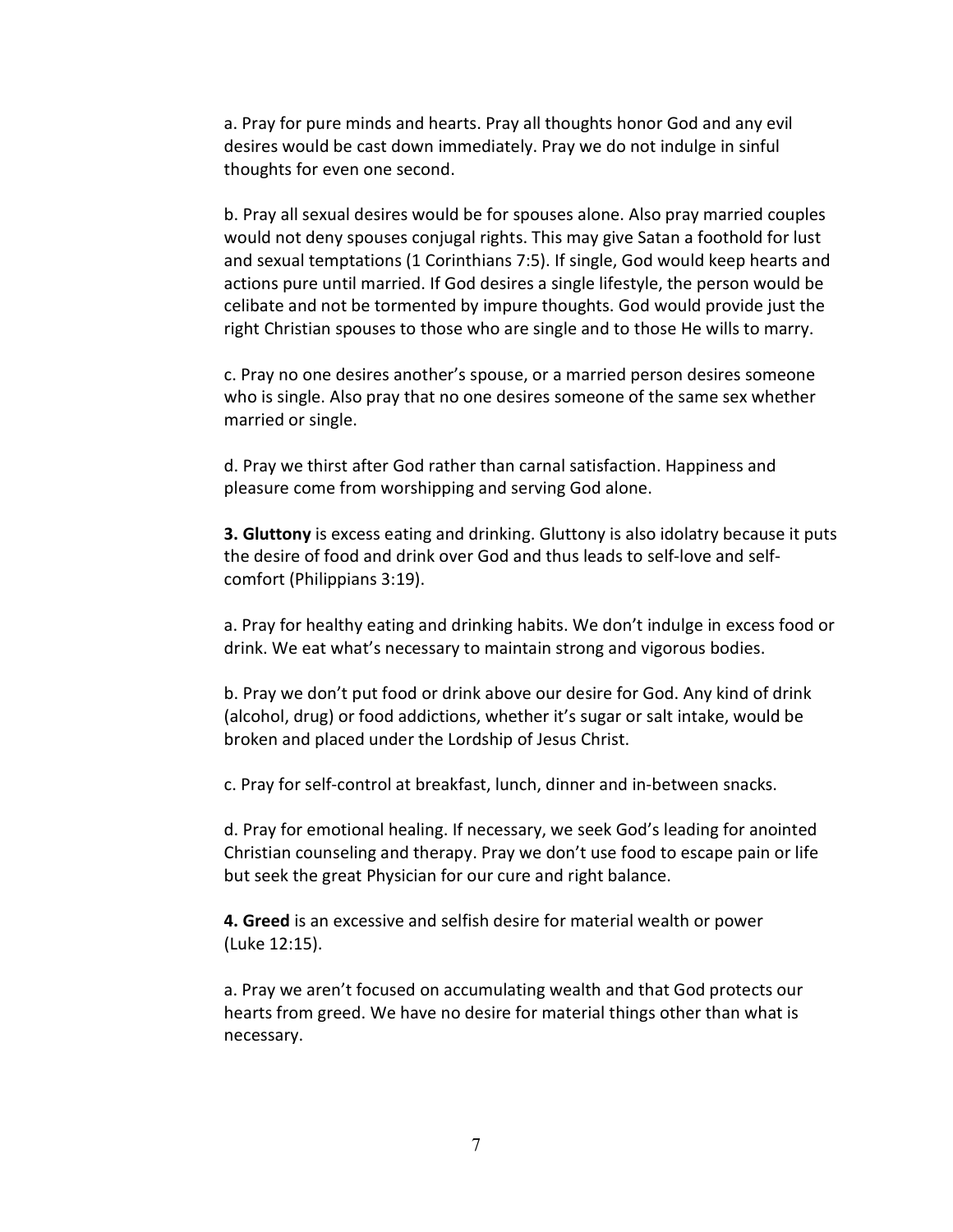b. Pray we are generous with the money and possessions God has given us. We are cheerful givers. Pray we tithe and use our wealth to advance God's kingdom. We don't store up treasures on earth but in heaven.

c. Pray we are satisfied and thankful for all God has given to us.

d. Pray we aren't interested in worldly power or authority but only in doing God's will.

5. Laziness or being slothful is the avoidance of physical or spiritual work (Proverbs 6:6). Working is taught and encouraged in the Bible (2 Thessalonians  $3:6-10$ ).

a. Pray for God's motivation, energy and vigor to accomplish His purposes each and every day. We don't waste time in activities that don't honor and glorify God. We are productive and do what we should do. Pray we aren't lazy or slothful.

b. We work at IJS as working for the Lord. We recognize He is watching us and ready to answer our prayers, encourage us, and help us to reach more and more people with hope and truth.

c. Pray we don't waste or steal time from our employer, whether IJS or any other organization. Pray we don't use computers, phones, or social media or any other devices that aren't in accordance with the work we are called to do. Pray we are diligent in our work because we love our Savior, know He redeemed us, and know that He is with us each moment.

d. Pray we don't grow weary in doing good. Pray we get plenty of sleep and rest at night as well as the right exercise. If a medical condition is causing low energy, it's diagnosed. Pray for God to strengthen us and equip us in our ministry. Pray for God's grace to evangelize and disciple daily through IJS and also in our personal lives.

6. Anger or wrath is a strong, hostile response to one's displeasure or annoyance. We are commanded not to sin in anger (Ephesians 4:26, 29, 31).

a. Pray that our anger doesn't control us. God controls us. If we are supposed to have righteous anger, the Holy Spirit will lead us and our anger will be justified in God's eyes.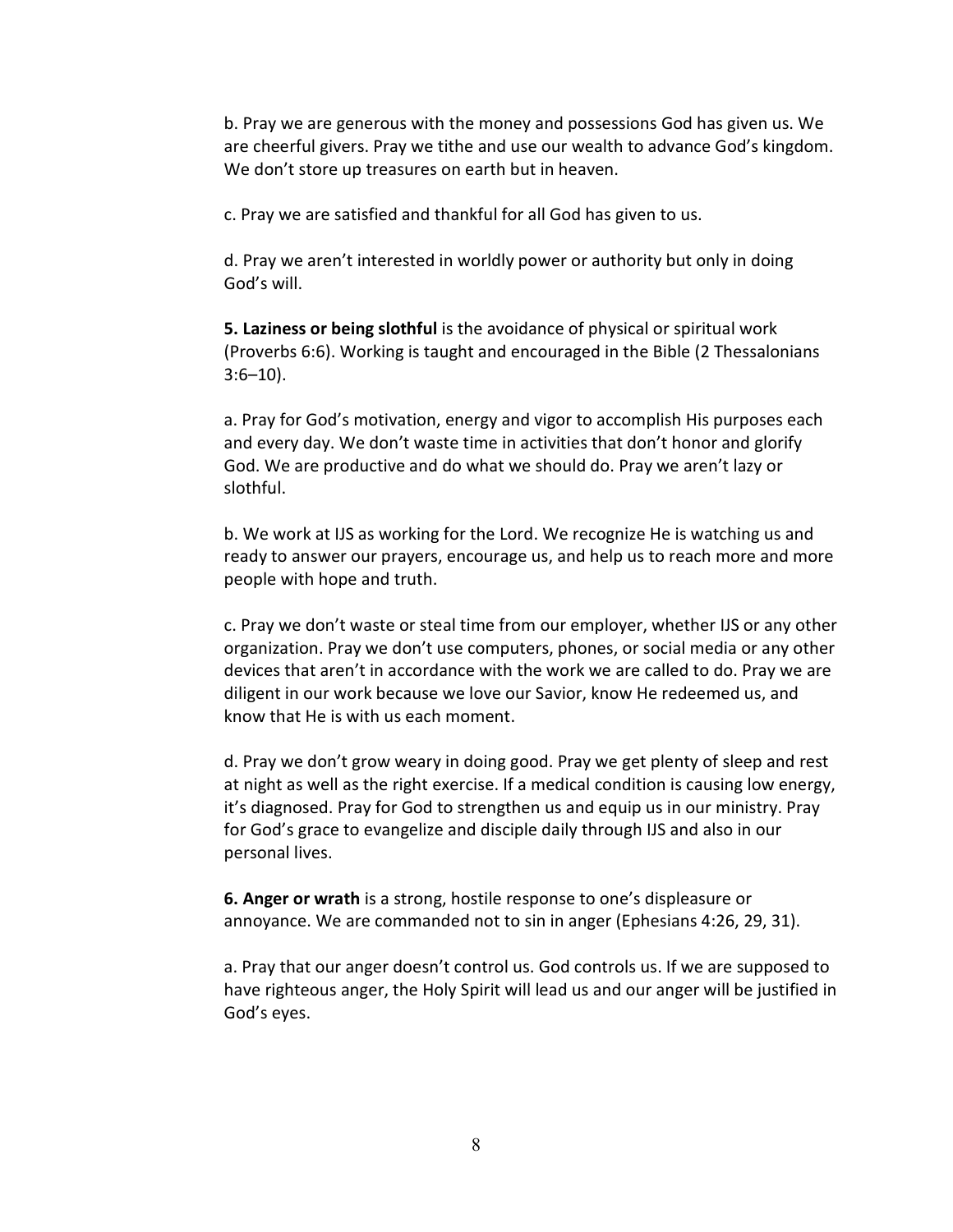b. Pray we are quick to forgive and don't hold any unforgiveness in our hearts. Pray we aren't overcome by evil but overcome evil with good. Pray we don't have a spirit of revenge in our hearts; we don't desire or try to payback someone for what they have done (Proverbs 24:29; Romans 12:17).

c. Pray for any of us with anger issues that we would seek the Lord as to the reason for our condition. Pray He would heal on the spot or send us for Christian counseling to get help. Pray the devil doesn't get a foothold from our childhood or other challenging heartaches in our lives.

d. Pray for the Holy Spirit to lead and calm in all circumstances so that all our responses are holy and appropriate. Let no unwholesome talk come from our mouths or any revengeful, angry, or unforgiving thoughts take root in our hearts.

**7. Envy** is a feeling or desire for someone else's talents, advantages, or possessions (James 3:14–16).

a. Pray we are not envious or jealous of anyone. We are happy for other's blessings, talents, spiritual gifts, anointing, and advantages. We are thankful for our own blessings, talents, spiritual gifts, anointing and advantages. Even if we are unaware of our own unique gifting, we are not envious of others but satisfied with God's plan for our lives.

b. Pray we are set free from any thoughts that cause jealousy and negativity about ourselves or others. Pray against any feelings of inadequacies and depression that come from insecurities that tempt us to be envious of others. Pray we are secure in God and His plan for us.

c. Pray against speaking evil of others, slandering, speaking half-truths, division, unhealthy competition, lying and selfish ambition. Pray we do all things out of love for God and others.

d. Pray God would uncover the root cause of envy in our lives and remove and heal us from it. Pray God would also remove any cruelty, depression, and murderous attitudes that accompany jealousy. Pray for our holiness and purity in mind, spirit, and body.

#### B. Pray for Right Relationship with God

#### 1. Total surrender of our wills to God's will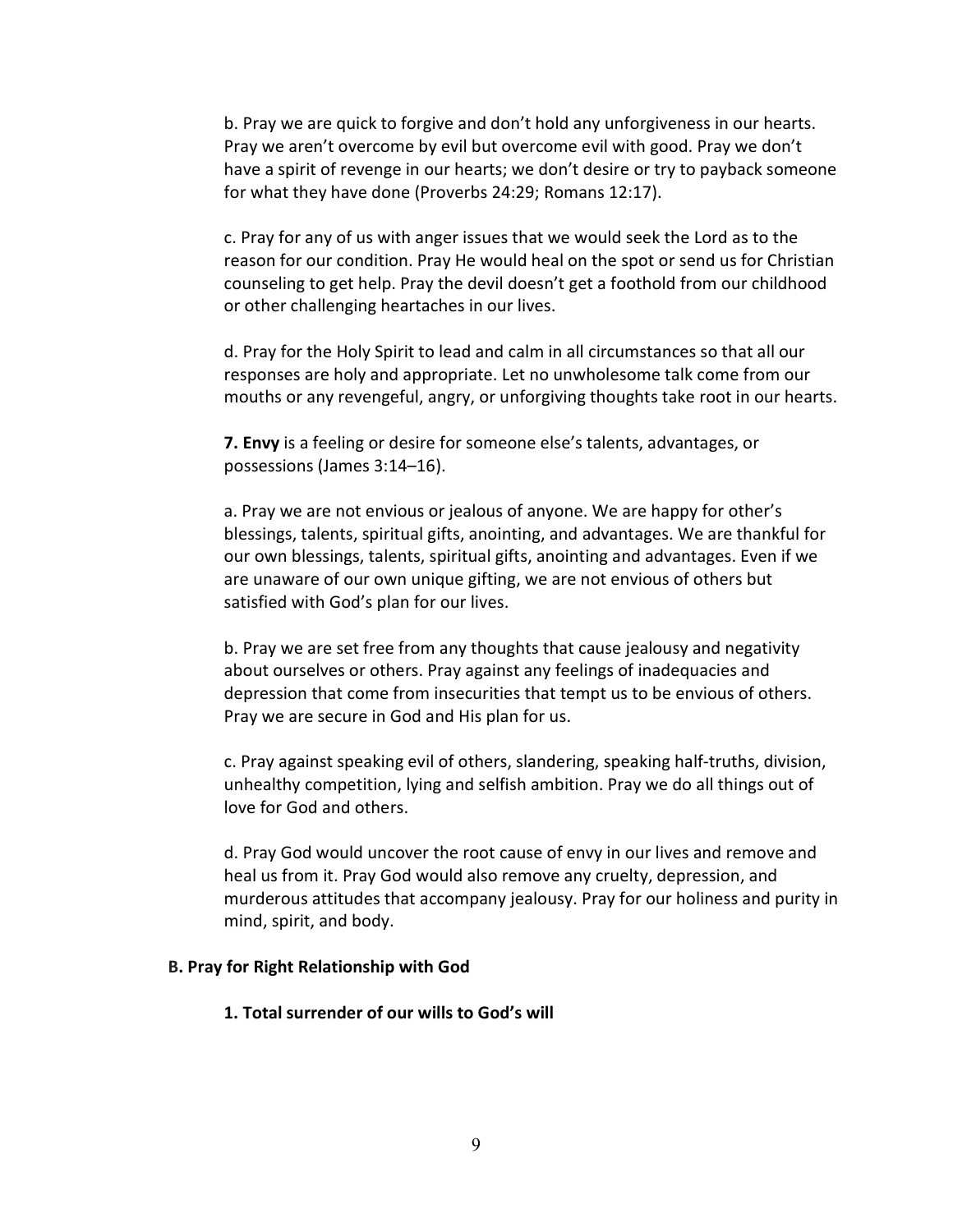a. Pray that we are or will be saved by the blood of Christ and make Him the Lord and leader of our lives (1Timothy 2:3–4; Romans 10:9). Pray we repent (2 Peter 3:9) and give every part of our lives, including our minds, to Christ's Lordship and rely on God to work through us to equip us with every good thing for doing His will. Now may the God of peace, who through the blood of the eternal covenant brought back from the dead our Lord Jesus, that great Shepherd of the sheep,  $2^{2}$ equip you with everything good for doing his will, and may he work in us what is pleasing to him, through Jesus Christ, to whom be glory for ever and ever. Amen. Hebrews 13:20–21

b. Pray we are obedient to God and His word, like Christ, even to death (Philippians 2:6–8). Pray we truly understand and live as one crucified with Christ so that we no longer live, but Christ lives through us (Galatians 2:20). Pray we take up our crosses and follow Jesus daily (Matthew 16:24–25) and help others to live as Christ. Pray we crucify the flesh with all the self-sins: self-pity, selfreliance, self-importance, self-esteem, self-centeredness, self-help and selfconsciousness. May we understand that all these hinder or block our trust in God.

c. Pray we are holy (1 Thessalonians 4:3), rejoice always, pray continually, and give thanks in all circumstances (1 Thessalonians 5:16–18). Pray also that we zealously seek the kingdom of God and His righteousness (Matthew 6:33).

d. Pray we offer our bodies as living sacrifices, holy and pleasing to God and do not conform to the pattern of this world but are transformed by the renewing of our minds (Romans 12:1–2). In this way, we will be able to test and approve what God's will is. Pray for Jesus and the Holy Spirit to intercede for us to have holy minds at all times. Pray for our thought life to be pure. We stand firm, strong and self-controlled.

#### 2. Receive God's lavish love and love Him completely

a. Pray we recognize that God loves us so much that He has made us His children in Christ Jesus (1 John 3:1; John 3:16). Pray we receive God's love and know without a shadow of a doubt that neither death nor life, neither angels nor demons, neither the present nor the future, nor any powers, <sup>39</sup>neither height nor depth, nor anything else in all creation, will be able to separate us from the love of God that is in Christ Jesus our Lord (Romans 8:38–39). Pray we recognize, feel, and live each day in God's everlasting love and arms (Jeremiah 31:3).

b. Pray we love God with all our hearts, souls and minds (Matthew 22:37). Pray we understand that our love for God and for others comes from God. God's love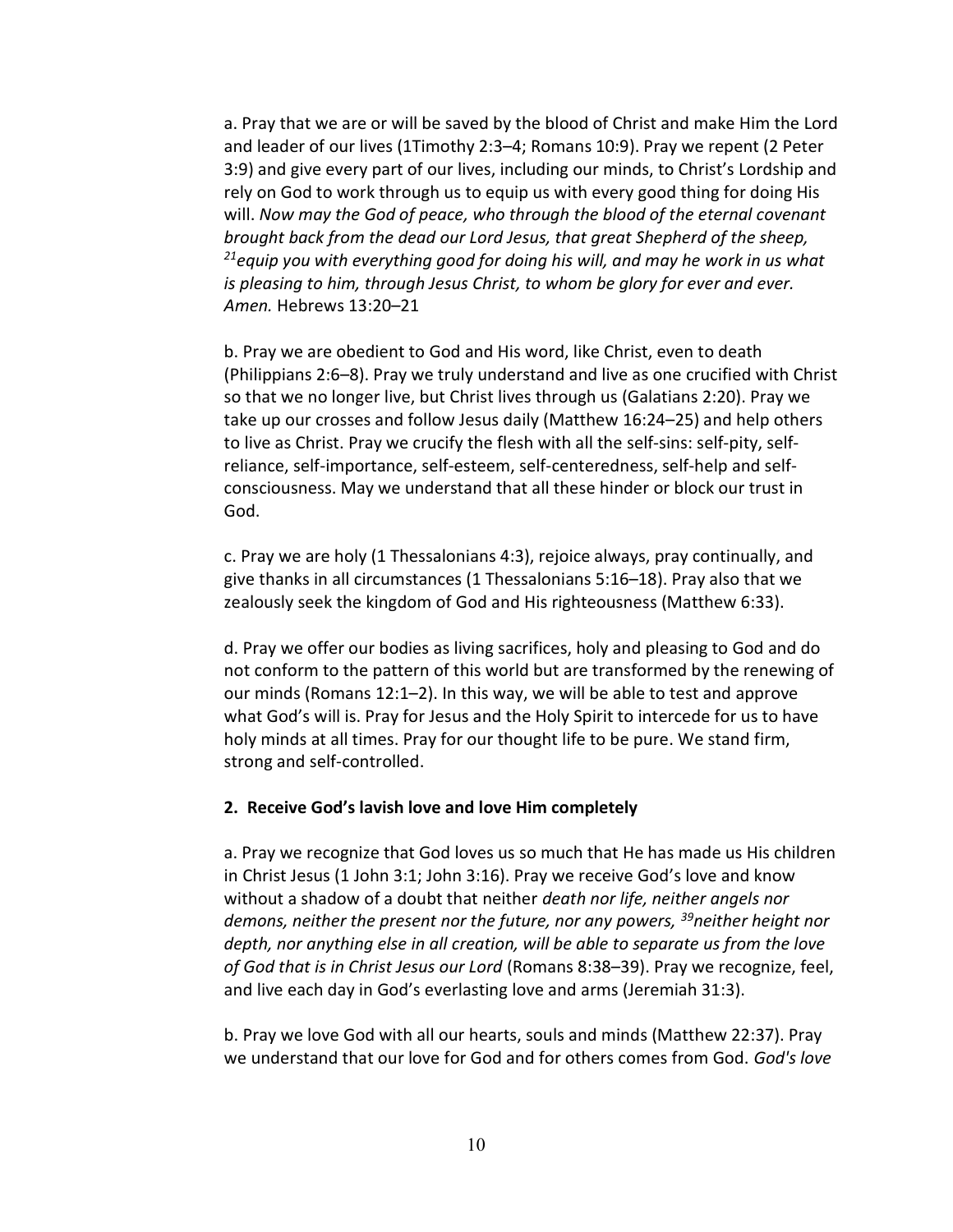## has been poured out into our hearts through the Holy Spirit, who has been given to us. Romans 5:5

c. Pray we love all people (Matthew 22:38). Pray that we love and pray for our enemies (Matthew 5:11–12) and do not rejoice when our enemy stumbles or falls (Proverbs 24:17). Pray we seek God in filling our hearts with His love so we have the right heart and ability to love everyone, even those who we find difficult to care for. However, help us to also recognize that God protects us and will be an enemy to our enemy if we are obedient (Exodus 23:22).

d. Pray that we love ourselves in the way that is pleasing to God. He made us in His image and, thus, we are wonderfully and fearfully made (Psalm 139:13–15). God has counted the very hairs on our head (Matthew 10:29–31). Pray we love our own souls purely in honor of our Creator.

#### 3. Grow a strong and unwavering faith

a. Pray to understand and trust in God's keeping power, i.e., His ability and power to hold us and keep us as His own (Psalm 56:13; John 10:27–29; 2 Timothy 4:18; Jude 1:24–25). Pray we not only understand God's salvation power but also His mighty power to guard or shield us in this life so that we may reach our future home and inheritance (1 Thessalonians 5:23–24; 2 Timothy 1:12; 1 Peter 1:5). Pray we don't use God's keeping power as an excuse to dwell in sin or abandon our faith during trials and tribulation. These kind of attitudes may reveal a lack of true conversion or a willful and rebellious spirit (Matthew 13:18–23).

b. Pray for faith in God's promises to keep us from sin (Romans 8:1–2; Hebrews 13:5-6). Pray we appropriate this promise as well as others: No temptation has overtaken you except what is common to mankind. And God is faithful; he will not let you be tempted beyond what you can bear. But when you are tempted, he will also provide a way out so that you can endure it (1 Corinthians 10:13). Pray that we continue to grow in the faith and knowledge of our Lord and Savior Jesus Christ (2 Peter 3:18). May we fix our eyes on Jesus, the author and perfecter of our faith (Hebrews 12:2) and know that God's grace is sufficient to keep us holy and free us from temptation (2 Corinthians 12:9).

c. Pray we have faith in God answering our prayers (Matthew 21:22).

d. Pray we have faith that moves mountains and that nothing will be impossible for us (Matthew 17:20; Mark 11:23–24). Pray we believe in miracles and that everything is possible for those who believe (Matthew 9:28–30a; Mark 9:23;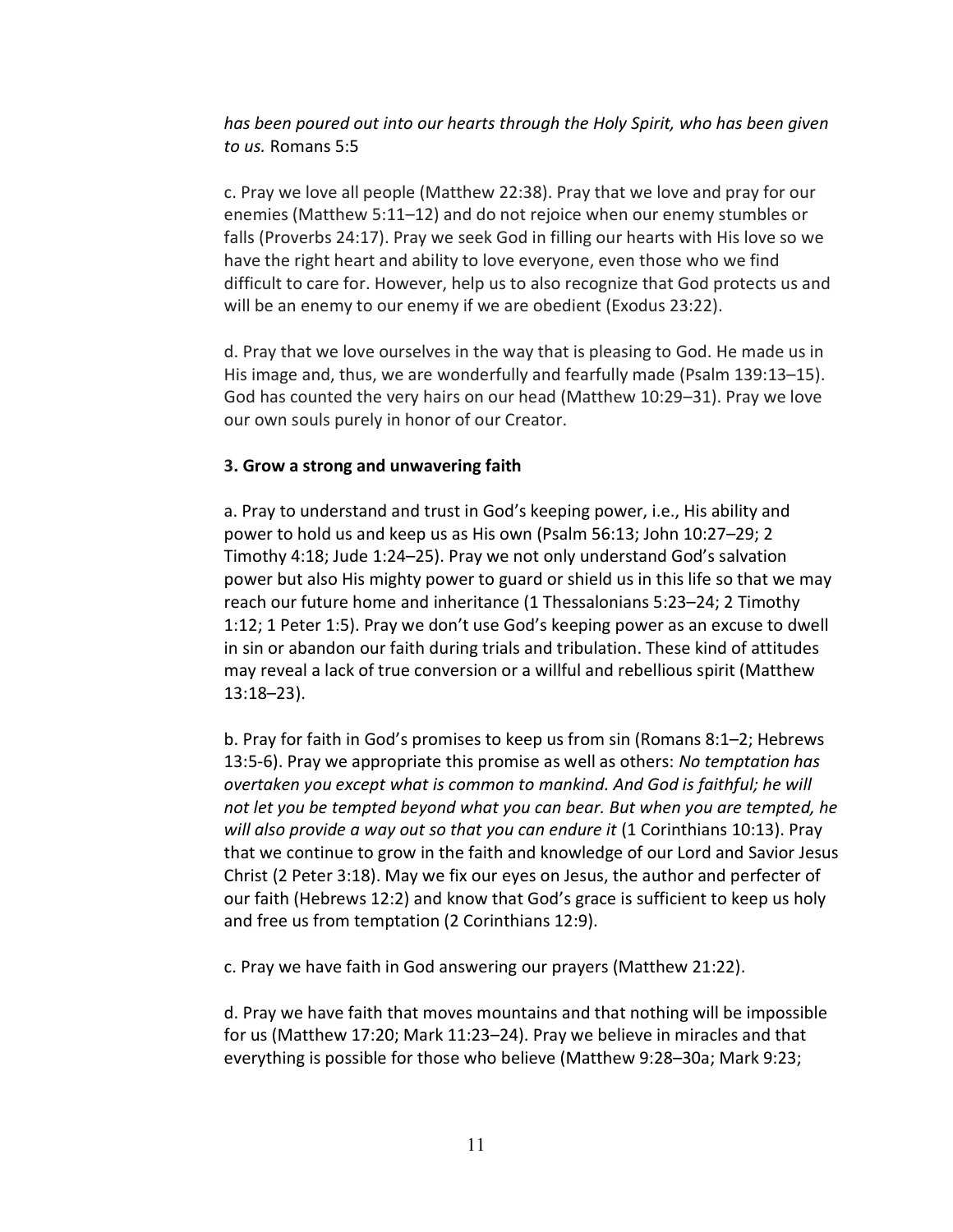Johns 14:12–14; Galatians 3:5). You are the God who performs miracles; you display your power among the peoples. Psalm 77:14

## B. Pray for Right Relationship with Each Other

## 1. Unity and harmony with each other

a. Pray we are peacemakers and live in harmony and unity with family, work associates and all others. How good and pleasant it is when God's people live together in unity! Psalm 133:1. Pray the gospel moves on victoriously in complete unanimity in the Spirit (John 6:63; Acts 13:4–5; Isaiah 61:1–2). Pray we are quick to listen, slow to speak and slow to become angry (James1:19–20) and we encourage each other daily (1 Thessalonians 5:11).

b. Pray we love each other as Jesus has loved us. "A new command I give you: Love one another. As I have loved you, so you must love one another.  $35By$  this everyone will know that you are my disciples, if you love one another." John 13:34–35 Jesus also taught us to love our enemies (Matthew 5:42–45)

c. Pray that we are completely humble, gentle, patient and bearing with one another in love. Pray also that we keep the unity of the Spirit through the bond of peace. Be completely humble and gentle; be patient, bearing with one another in love.  $3$ Make every effort to keep the unity of the Spirit through the bond of peace. Ephesians 4:2–3

d. Pray that we attend to our own sins before accusing others of their faults and sins. However, pray we care for others enough to help them through dark and sinful times. Why do you look at the speck of sawdust in your brother's eye and pay no attention to the plank in your own eye?  $4$ How can you say to your brother, 'Let me take the speck out of your eye,' when all the time there is a plank in your own eye? <sup>5</sup>You hypocrite, first take the plank out of your own eye, and then you will see clearly to remove the speck from your brother's eye. Matthew 7:3–5

## 2. Not fearful of others or circumstances

a. Pray we are never fearful or afraid in any circumstance or situation knowing that our help comes from the LORD. For I am the LORD your God who takes hold of your right hand and says to you, Do not fear; I will help you. Isaiah 41:13

"And surely I am with you always, to the very end of the age." Matthew 28:20b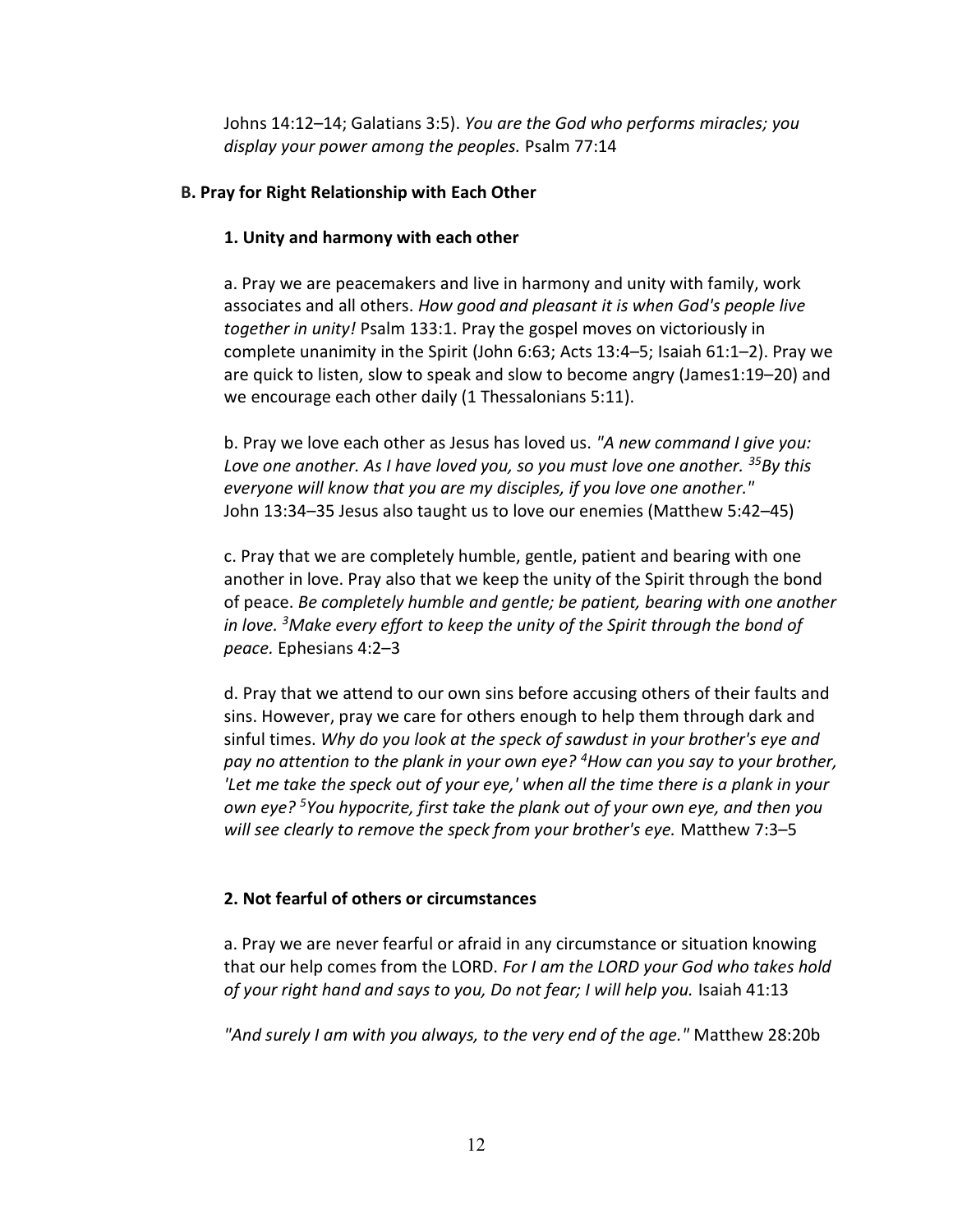b. Pray we stand firm and face our enemies in the name of the LORD. David said to the Philistine, "You come against me with sword and spear and javelin, but I come against you in the name of the LORD Almighty, the God of the armies of Israel, whom you have defied." 1 Samuel 17:45; "All those gathered here will know that it is not by sword or spear that the LORD saves; for the battle is the LORD's, and he will give all of you into our hands." 1 Samuel 17:47

c. Pray that we always call on God and trust His deliverance. I sought the LORD, and he answered me; he delivered me from all my fears. <sup>5</sup>Those who look to him are radiant; their faces are never covered with shame. Psalm 34:4–5

d. Pray we are not worried or fearful of the future or the unknown. They will have no fear of bad news; their hearts are steadfast, trusting in the LORD.  ${}^{8}$ Their hearts are secure, they will have no fear; in the end they will look in triumph on their foes. Psalm 112:7–8

#### 3. Embrace spiritual gifts, talents, and fruit of the Spirit

a. Pray we cultivate and exhibit the fruit of the Spirit. But the fruit of the Spirit is love, joy, peace, forbearance, kindness, goodness, faithfulness,  $^{23}$ gentleness and self-control. Against such things there is no law. Galatians 5:22–23

b. Pray we understand and live for the reason we have talents and gifts: to glorify God and to help the body of Christ (1 Peter 4:10–11).

c. Pray we eagerly desire the gifts of the Spirit and fan them into flame (1 Corinthians 12:31, 14:1; 2 Timothy 1:6). Gifts: Prophecy, Serving, Teaching, Exhortation, Giving, Leadership, Mercy (Romans 12: 6–8), Word of wisdom, Word of knowledge, Faith, Gifts of healings, Miracles, Prophecy, Distinguishing between spirits, Tongues and Interpretation of tongues (1 Corinthians 12:8–10).

d. Pray we never become proud in the exercise or display of the gifts, ministry, or fruit that all come from the hand of God (Galatians 6:4).

#### 4. Seek God's forgiveness and repent; forgive others and seek forgiveness

a. Pray for heartfelt contrition and godly sorrow for all sins. We forsake all sin because we love God. Godly sorrow brings repentance that leads to salvation and leaves no regret, but worldly sorrow brings death. 2 Corinthians 7:10